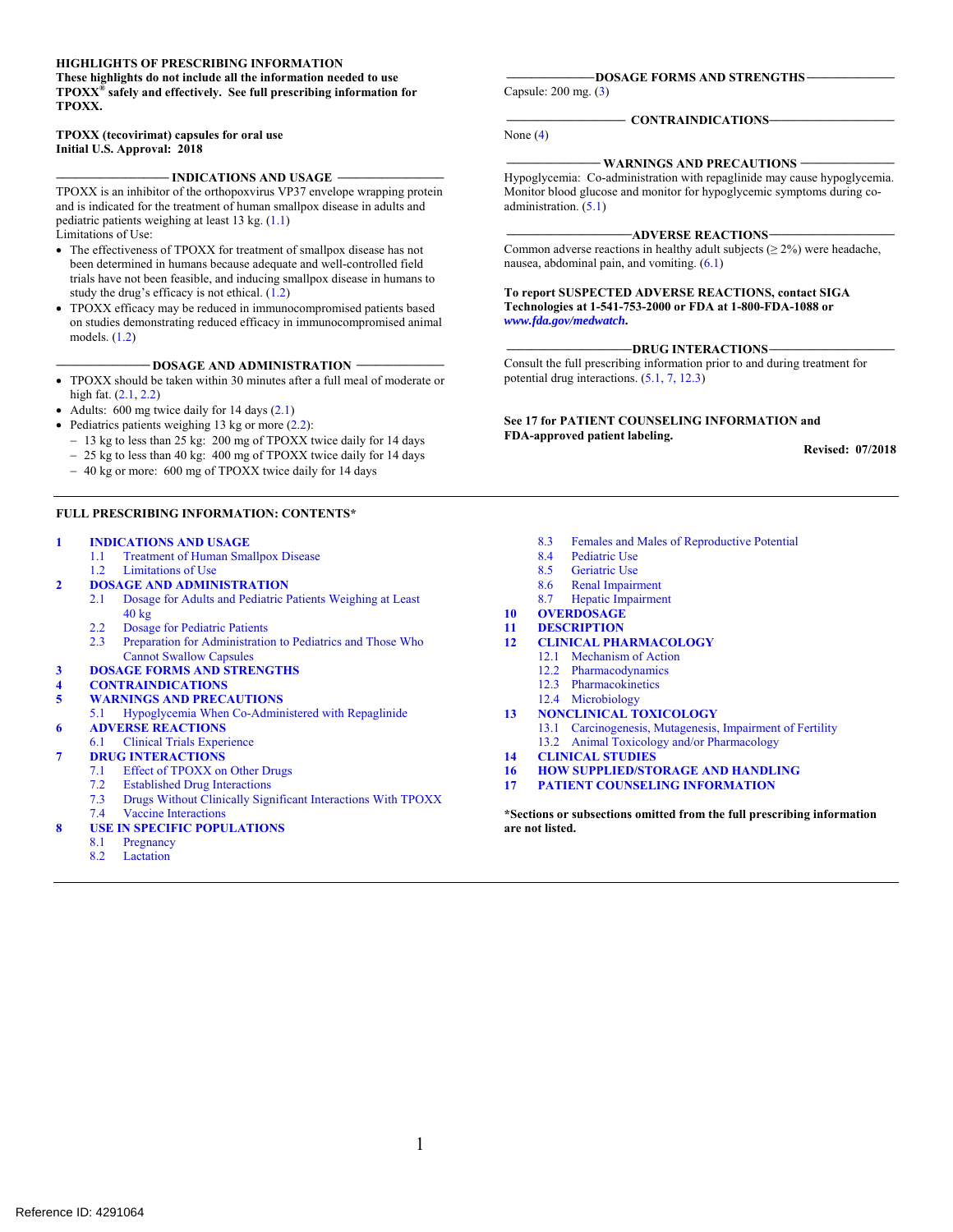# **FULL PRESCRIBING INFORMATION**

# **1 INDICATIONS AND USAGE**

# **1.1 Treatment of Human Smallpox Disease**

 $TPOXX<sup>®</sup>$  is indicated for the treatment of human smallpox disease caused by variola virus in adults and pediatric patients weighing at least 13 kg.

# **1.2 Limitations of Use**

The effectiveness of TPOXX for treatment of smallpox disease has not been determined in humans because adequate and well-controlled field trials have not been feasible, and inducing smallpox disease in humans to study the drug's efficacy is not ethical *[see Clinical Studies (14)]*.

TPOXX efficacy may be reduced in immunocompromised patients based on studies demonstrating reduced efficacy in immunocompromised animal models.

# **2 DOSAGE AND ADMINISTRATION**

# **2.1 Dosage for Adults and Pediatric Patients Weighing at Least 40 kg**

The recommended dosage of TPOXX in adults and pediatric patients weighing at least 40 kg is 600 mg (three 200 mg capsules) taken twice daily orally for 14 days. TPOXX should be taken within 30 minutes after a full meal of moderate or high fat *[see Clinical Pharmacology (12.3)]*.

# **2.2 Dosage for Pediatric Patients**

The recommended dosage for pediatric patients is based on weight starting at 13 kg as shown in Table 1. The dose should be given twice daily orally for 14 days and should be taken within 30 minutes after a full meal of moderate or high fat *[see Clinical Pharmacology (12.3)]*.

# **2.3 Preparation for Administration to Pediatrics and Those Who Cannot Swallow Capsules**

TPOXX capsules can be administered by carefully opening the capsule and mixing the entire contents in 30 mL of liquid (e.g., milk, chocolate milk) or soft food (e.g., apple sauce, yogurt). The entire mixture should be administered within 30 minutes of its preparation.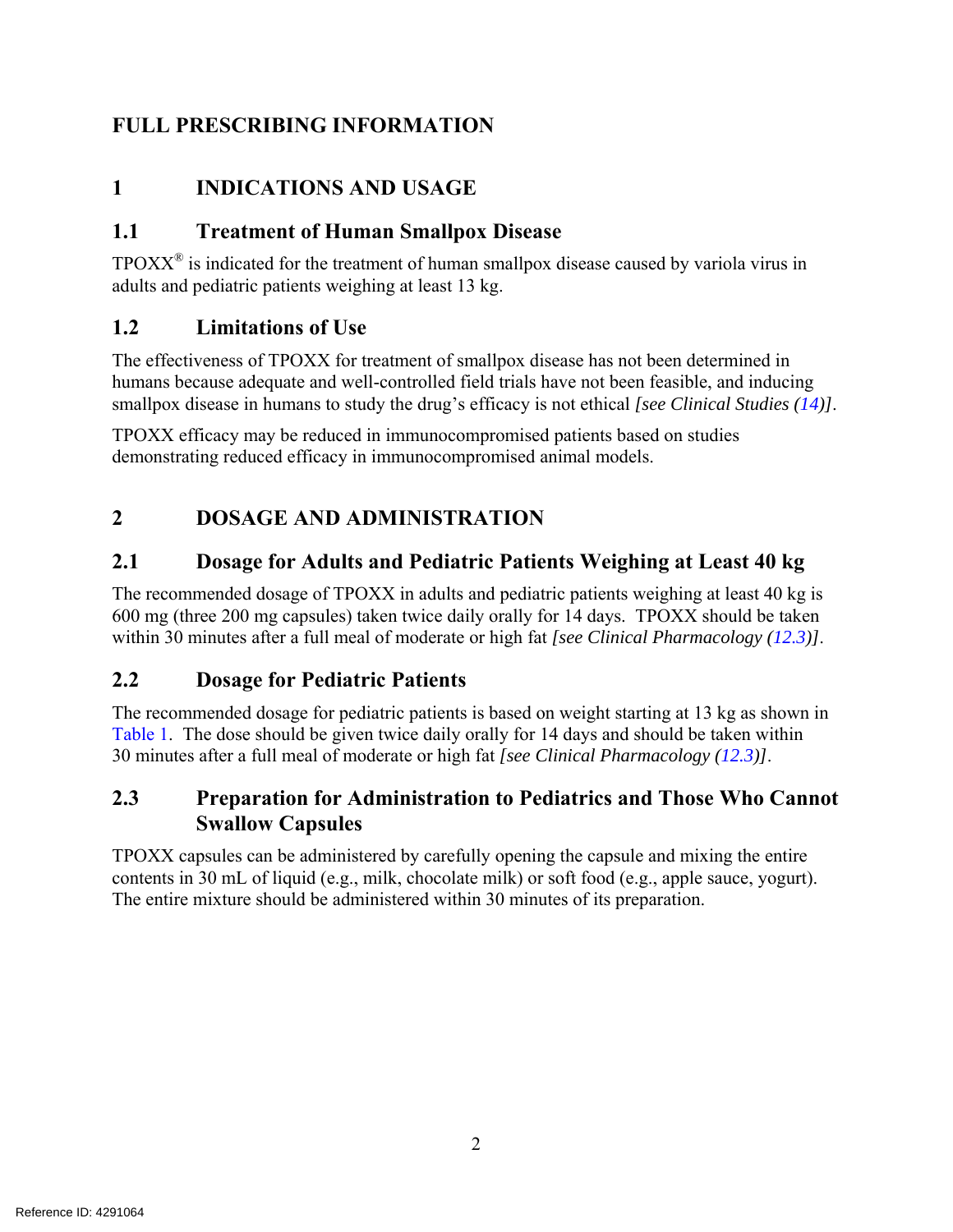| <b>Body Weight</b>                    | <b>Dosage</b>         | <b>Number of Capsules</b>             | <b>Drug-Food Preparation</b>                                                                   |
|---------------------------------------|-----------------------|---------------------------------------|------------------------------------------------------------------------------------------------|
| 13 kg to less<br>than $25$ kg         | 200 mg twice<br>daily | Contents of 1 Capsule<br>twice daily  | Mix 1 capsule of TPOXX with<br>30 mL of liquid or soft food.<br>Administer the whole mixture.  |
| 25 kg to less<br>than $40 \text{ kg}$ | 400 mg twice<br>daily | Contents of 2 Capsules<br>twice daily | Mix 2 capsules of TPOXX with<br>30 mL of liquid or soft food.<br>Administer the whole mixture. |
| 40 kg and<br>above                    | 600 mg twice<br>daily | Contents of 3 Capsules<br>twice daily | Mix 3 capsules of TPOXX with<br>30 mL of liquid or soft food.<br>Administer the whole mixture. |

**Table 1: Recommended Pediatric and Adult Dosage and Preparation Instructions** 

# **3 DOSAGE FORMS AND STRENGTHS**

TPOXX capsules are hard gelatin with an opaque orange body imprinted in white ink with "SIGA" followed by the SIGA logo followed by the "<sup>®"</sup>, and an opaque black cap imprinted in white ink with "ST-246<sup>®</sup>", containing white to off-white powder. Each capsule contains 200 mg of tecovirimat.

# **4 CONTRAINDICATIONS**

None.

# **5 WARNINGS AND PRECAUTIONS**

# **5.1 Hypoglycemia When Co-Administered with Repaglinide**

Co-administration of repaglinide and tecovirimat may cause mild to moderate hypoglycemia. Monitor blood glucose and monitor for hypoglycemic symptoms when administering TPOXX with repaglinide *[see Drug Interactions (7) and Clinical Pharmacology (12.3)]*.

In a drug interaction study, 10 of 30 healthy subjects experienced mild (6 subjects) or moderate (4 subjects) hypoglycemia following co-administration of repaglinide (2 mg) and TPOXX. Symptoms resolved in all subjects after intake of food and/or oral glucose.

# **6 ADVERSE REACTIONS**

# **6.1 Clinical Trials Experience**

Because clinical trials are conducted under widely varying conditions, adverse reaction rates observed in the clinical trials of a drug cannot be directly compared to rates in the clinical trials of another drug and may not reflect the rates observed in practice.

The safety of TPOXX has not been studied in patients with smallpox disease.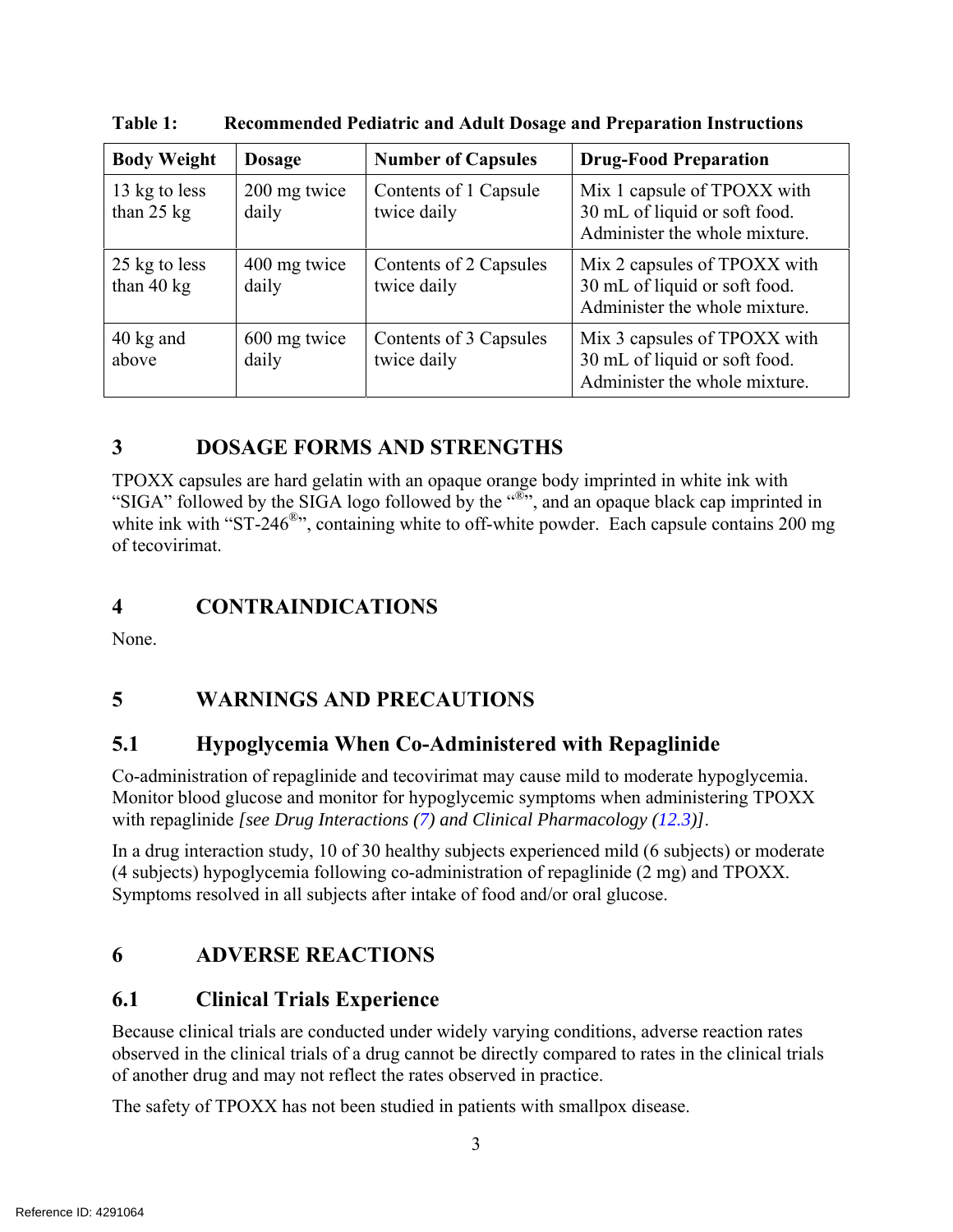The safety of TPOXX was evaluated in 359 healthy adult subjects ages 18-79 years in a Phase 3 clinical trial. Of the subjects who received at least one 600 mg dose of TPOXX, 59% were female, 69% were White, 28% were Black/African American, 1% were Asian, and 12% were Hispanic or Latino. Ten percent of the subjects who participated in the study were age 65 or older. Of these 359 subjects, 336 subjects received at least 23 of 28 doses of 600 mg TPOXX in a twice daily regimen for 14 days.

Most Frequently Reported Adverse Reactions

The most frequently reported adverse reactions were headache and nausea. Adverse reactions that occurred in at least 2% of subjects in the TPOXX treatment group are shown in Table 2.

#### **Table 2: Adverse Reactions Reported in ≥ 2% of Healthy Adult Subjects Receiving at Least One Dose of TPOXX 600 mg**

| <b>Adverse Reaction</b>                                                                                     | TPOXX 600 mg<br>$N = 359$<br>(%) | <b>Placebo</b><br>$N = 90$<br>(%) |  |  |
|-------------------------------------------------------------------------------------------------------------|----------------------------------|-----------------------------------|--|--|
| Headache                                                                                                    | 12                               | 8                                 |  |  |
| Nausea                                                                                                      |                                  |                                   |  |  |
| Abdominal pain <sup>a</sup>                                                                                 |                                  |                                   |  |  |
| Vomiting                                                                                                    | 2                                |                                   |  |  |
| a Includes abdominal pain, abdominal pain upper, abdominal distension, abdominal discomfort, abdominal pain |                                  |                                   |  |  |

lower, epigastric pain

#### Adverse Reactions Leading to Discontinuation of TPOXX

Six subjects (2%) had their treatment with TPOXX discontinued due to adverse reactions. Each of these subject's adverse reactions (with severity) is listed below:

- EEG change, abnormal
- Mild upset stomach, dry mouth, decreased concentration and dysphoria
- Mild nausea and fever, moderate diarrhea, severe headache
- Mild palpable purpura
- Mild nausea, fever and chills
- Mild facial redness, facial swelling and pruritus

#### Less Common Adverse Reactions

Clinically significant adverse reactions that were reported in  $\leq 2\%$  of subjects exposed to TPOXX and at rates higher than subjects who received placebo are listed below:

- Gastrointestinal: dry mouth, chapped lips, dyspepsia, eructation, oral paresthesia
- General and administration site: pyrexia, pain, chills, malaise, thirst
- Investigations: abnormal electroencephalogram, hematocrit decreased, hemoglobin decreased, heart rate increased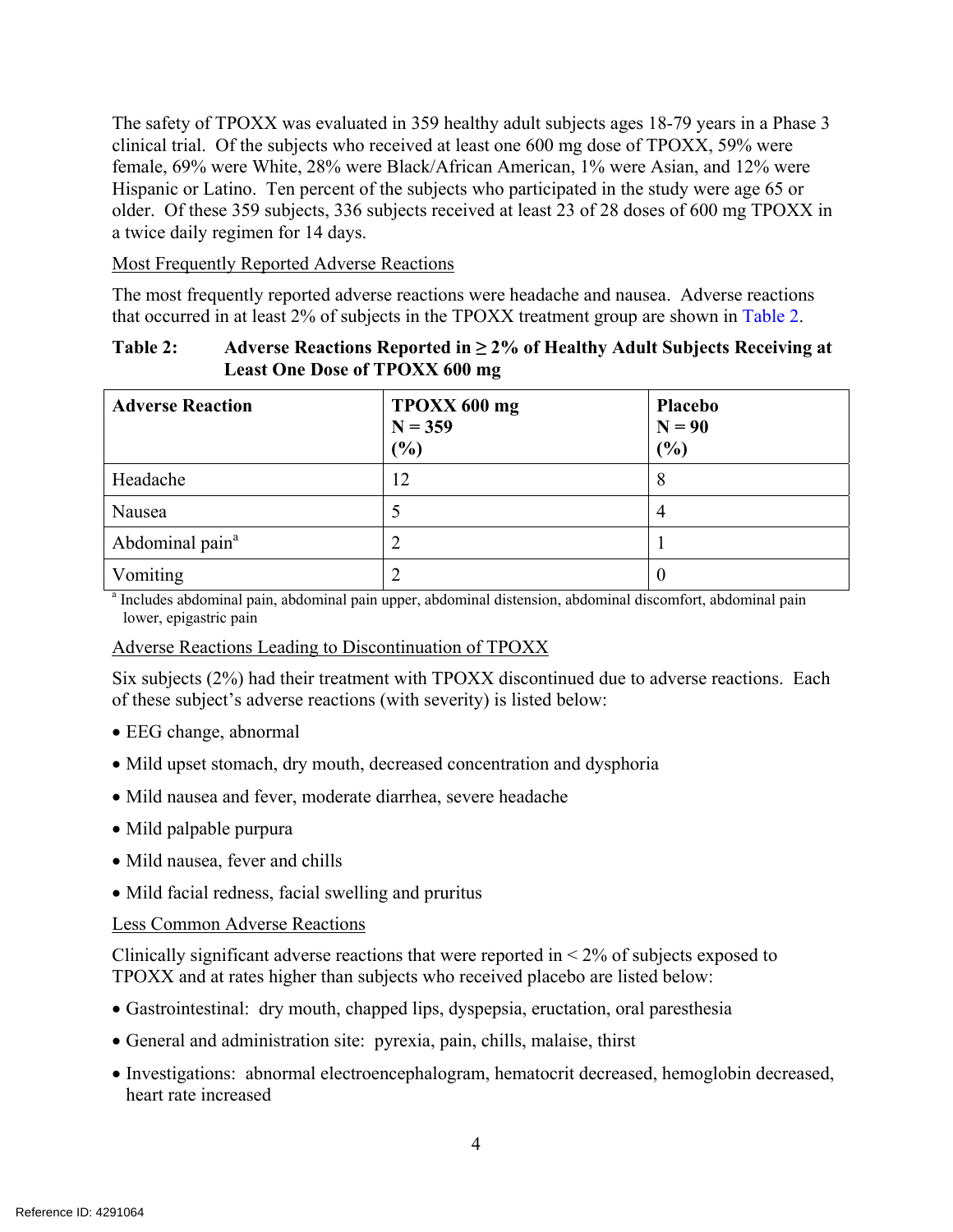- Musculoskeletal and connective tissue: arthralgia, osteoarthritis
- Nervous system: migraine, disturbance in attention, dysgeusia, paresthesia
- Psychiatric: depression, dysphoria, irritability, panic attack
- Respiratory, Thoracic and Mediastinal Disorders: oropharyngeal pain
- Skin and subcutaneous tissue: palpable purpura, rash, pruritic rash, facial redness, facial swelling, pruritus

# **7 DRUG INTERACTIONS**

# **7.1 Effect of TPOXX on Other Drugs**

Tecovirimat is a weak inducer of cytochrome P450 (CYP)3A and a weak inhibitor of CYP2C8 and CYP2C19. However, the effects are not expected to be clinically relevant for most substrates of those enzymes based on the magnitude of interactions and the duration of treatment of TPOXX. See Table 3 for clinical recommendations for select sensitive substrates.

# **7.2 Established Drug Interactions**

Table 3 provides a listing of established or significant drug interactions *[see Warnings and Precautions (5.1) and Clinical Pharmacology (12.3)]*.

| <b>Concomitant Drug Class:</b><br><b>Drug Name</b>          | <b>Effect on</b><br>Concentration <sup>a</sup> | <b>Clinical Effect/Recommendation</b>                                                                                                                                    |  |  |  |
|-------------------------------------------------------------|------------------------------------------------|--------------------------------------------------------------------------------------------------------------------------------------------------------------------------|--|--|--|
| <b>Blood Glucose-Lowering Agent:</b>                        |                                                |                                                                                                                                                                          |  |  |  |
| Repaglinide <sup>b</sup>                                    | $\uparrow \uparrow$ repaglinide                | Monitor blood glucose and monitor for<br>hypoglycemic symptoms in patients when<br>TPOXX is co-administered with repaglinide<br>[see Warnings and Precautions $(5.1)$ ]. |  |  |  |
| <b>CNS Depressant:</b>                                      |                                                |                                                                                                                                                                          |  |  |  |
| Midazolam <sup>b</sup>                                      | $\sqrt{m}$ midazolam                           | Monitor for effectiveness of midazolam.                                                                                                                                  |  |  |  |
| <sup>a</sup> $\downarrow$ = decrease, $\uparrow$ = increase |                                                |                                                                                                                                                                          |  |  |  |

**Table 3: Significant Drug Interactions** 

<sup>a</sup>  $\downarrow$  = decrease,  $\uparrow$  = increase<br><sup>b</sup> These interactions have been studied in healthy adults.

# **7.3 Drugs Without Clinically Significant Interactions With TPOXX**

Based on a drug interaction study, no clinically significant drug interactions have been observed when TPOXX is co-administered with bupropion, flurbiprofen, or omeprazole *[see Clinical Pharmacology (12.3)]*.

# **7.4 Vaccine Interactions**

No vaccine-drug interaction studies have been performed in human subjects. Some animal studies have indicated that co-administration of TPOXX at the same time as live smallpox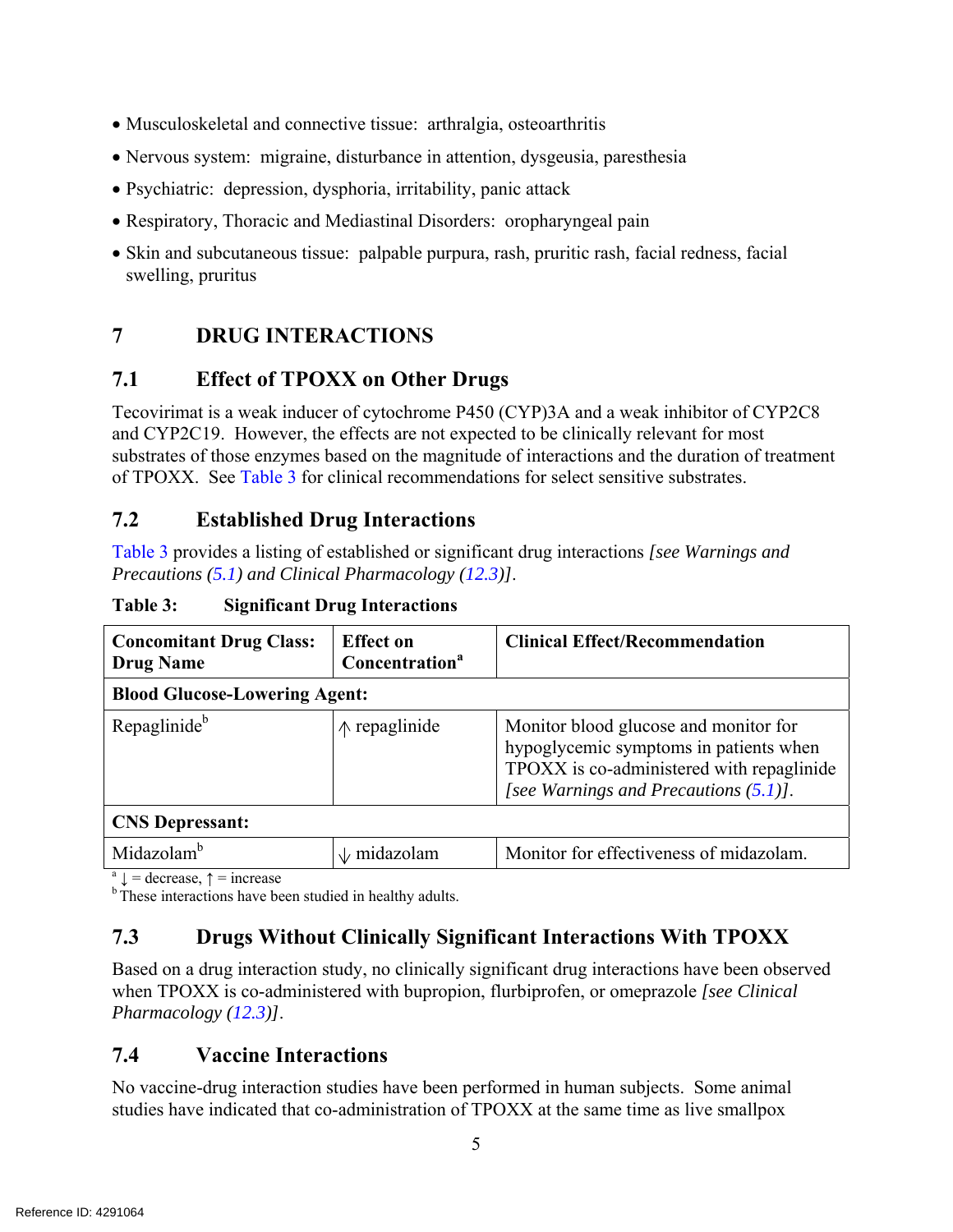vaccine (vaccinia virus) may reduce the immune response to the vaccine. The clinical impact of this interaction on vaccine efficacy is unknown.

# **8 USE IN SPECIFIC POPULATIONS**

# **8.1 Pregnancy**

#### Risk Summary

No adequate and well-controlled studies in pregnant women were conducted; therefore there are no human data to establish the presence or absence of TPOXX associated risk.

In animal reproduction studies, no embryofetal developmental toxicity was observed in mice during the period of organogenesis at tecovirimat exposures (area under the curve [AUC]) up to 23 times higher than human exposure at the recommended human dose (RHD). In rabbits, no embryofetal developmental toxicity was observed during organogenesis at tecovirimat exposures (AUC) less than human exposures at the RHD. In a mouse pre-/post-natal development study, no toxicities were observed at maternal tecovirimat exposures up to 24 times higher than human exposure at the RHD *(see Data)*.

The background risk of major birth defects and miscarriage for the indicated population is unknown. In the U.S. general population, the estimated background risk of major birth defects and miscarriage in clinically recognized pregnancies is 2-4% and 15-20%, respectively.

#### *Data*

#### *Animal Data:*

Tecovirimat was administered orally to pregnant mice at doses up to 1,000 mg/kg/day from gestation Days 6-15. No embryofetal toxicities were observed at doses up to 1,000 mg/kg/day (approximately 23 times higher than human exposure at the RHD).

Tecovirimat was administered orally to pregnant rabbits at doses up to 100 mg/kg/day from gestation Days 6-19. No embryofetal toxicities were observed at doses up to 100 mg/kg/day (0.4 times the human exposure at the RHD).

In the pre-/post-natal development study, tecovirimat was administered orally to pregnant mice at doses up to 1,000 mg/kg/day from gestation Day 6 to post-natal Day 20. No toxicities were observed at doses up to 1,000 mg/kg/day (approximately 24 times higher than human exposure at the RHD).

# **8.2 Lactation**

#### Risk Summary

There are no data to assess the effect on milk production, the presence of the drug in human milk, and/or the effects on the breastfed child. When administered to lactating mice, tecovirimat was present in the milk *(see Data)*. The developmental and health benefits of breastfeeding should be considered along with the mother's clinical need for TPOXX and any potential adverse effects on the breastfed child from TPOXX or from the underlying maternal condition.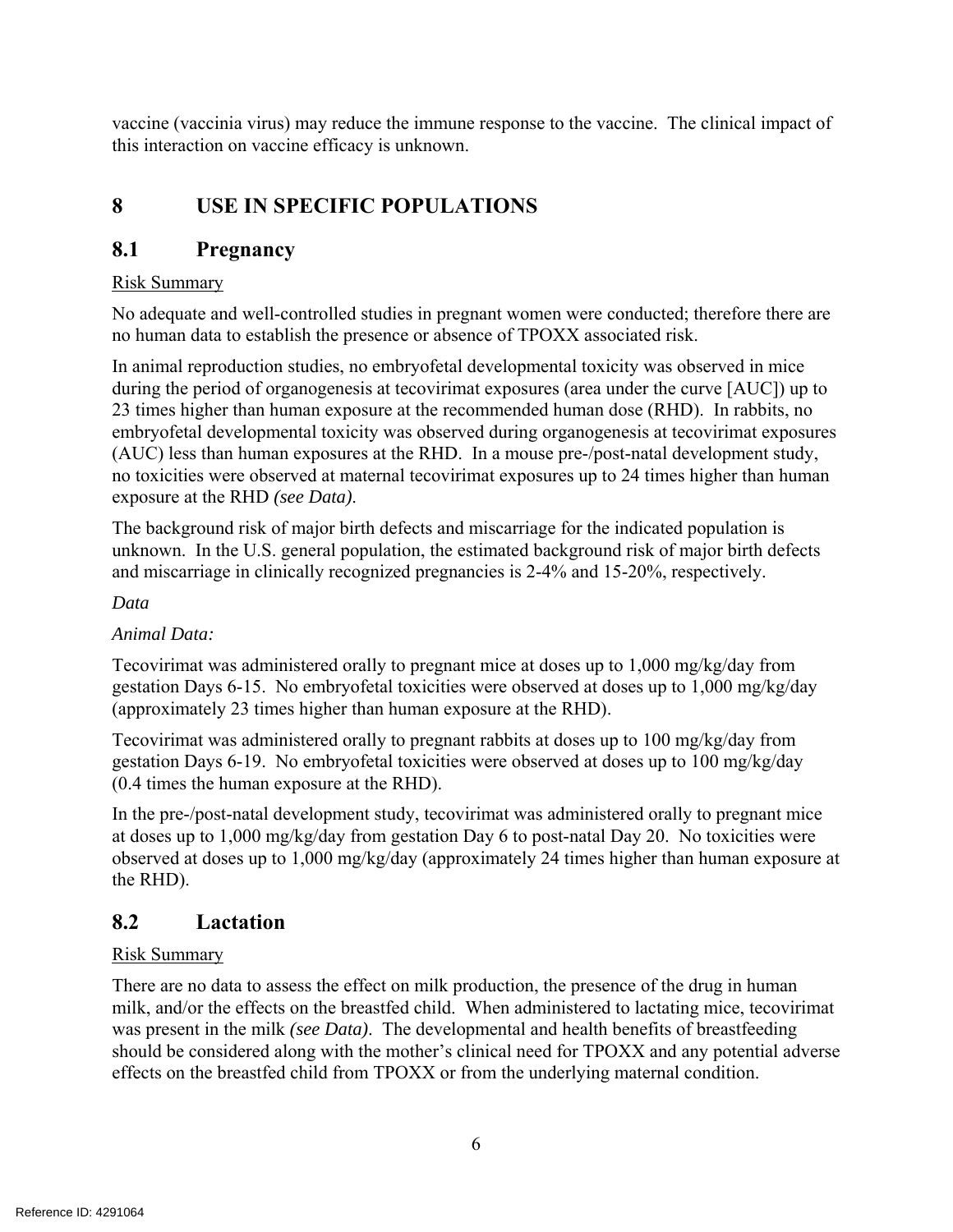*Data* 

In a lactation study at doses up to 1,000 mg/kg/day, mean tecovirimat milk to plasma ratios up to approximately 0.8 were observed at 6 and 24 hours post-dose when administered orally to mice on lactation Day 10 or 11.

# **8.3 Females and Males of Reproductive Potential**

# Infertility

There are no data on the effect of tecovirimat on female and male reproductive potential in humans. Decreased fertility due to testicular toxicity was observed in male mice *[see Nonclinical Toxicology (13.1)]*.

# **8.4 Pediatric Use**

As in adults, the effectiveness of TPOXX in pediatric patients is based solely on efficacy studies in animal models of orthopoxvirus disease. As exposure of healthy pediatric subjects to TPOXX with no potential for direct clinical benefit is not ethical, pharmacokinetic simulation was used to derive dosing regimens that are predicted to provide pediatric patients with exposures comparable to the observed exposure in adults receiving 600 mg twice daily. The dosage for pediatric patients is based on weight *[see Dosage and Administration (2.2) and Clinical Pharmacology (12.3)]*.

# **8.5 Geriatric Use**

Clinical studies of TPOXX did not include sufficient numbers of subjects aged 65 and over to determine whether the safety profile of TPOXX is different in this population compared to younger subjects. Of the 359 subjects in the clinical study of TPOXX, 10% (36/359) were  $\geq$  65 years of age, and 1% (4/359) were  $\geq$  75 years of age. No alteration of dosing is needed for patients ≥ 65 years of age *[see Clinical Pharmacology (12.3)]*.

# **8.6 Renal Impairment**

No dosage adjustment is required for patients with mild, moderate or severe renal impairment or patients with end stage renal disease (ESRD) requiring hemodialysis *[see Clinical Pharmacology (12.3)]*.

# **8.7 Hepatic Impairment**

No dosage adjustment is required for patients with mild, moderate or severe hepatic impairment (Child Pugh Class A, B, or C) *[see Clinical Pharmacology (12.3)]*.

# **10 OVERDOSAGE**

There is no clinical experience with overdosage of TPOXX. In case of overdosage, monitor patients for any signs or symptoms of adverse effects. Hemodialysis will not significantly remove TPOXX in overdosed patients.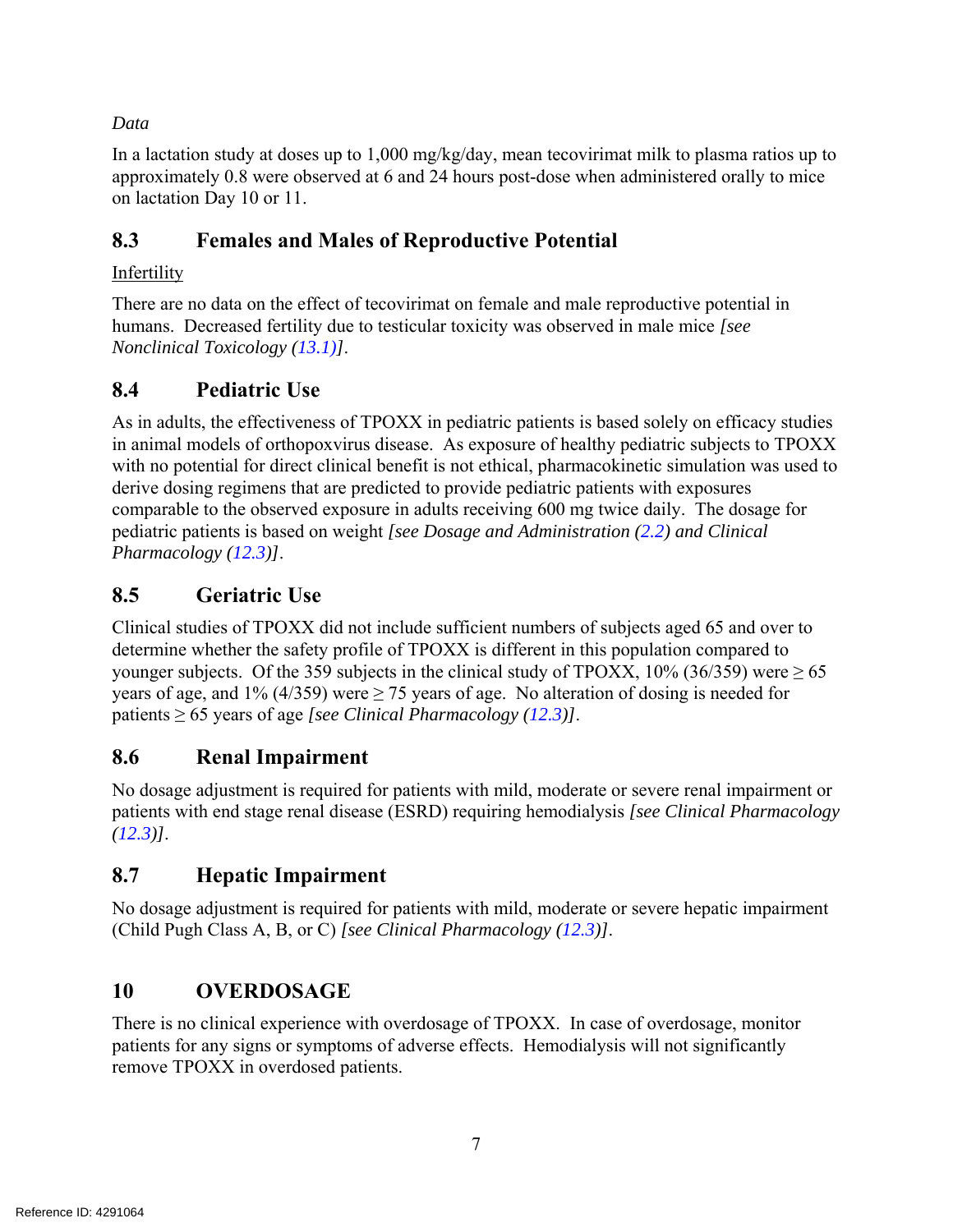## **11 DESCRIPTION**

TPOXX (tecovirimat) is an inhibitor of the orthopoxvirus VP37 envelope wrapping protein. TPOXX is available as immediate release capsules containing tecovirimat monohydrate equivalent to 200 mg of tecovirimat for oral administration. The capsules are imprinted in white ink with "SIGA" followed by the SIGA logo followed by " $\mathbb{D}$ " on an orange body, and a black cap imprinted in white ink with "ST-246®." The capsules include the following inactive ingredients: colloidal silicon dioxide, croscarmellose sodium, hydroxypropyl methyl cellulose, lactose monohydrate, magnesium stearate, microcrystalline cellulose, and sodium lauryl sulfate. The capsule shell is composed of gelatin, FD&C blue #1, FD&C red #3, FD&C yellow #6, and titanium dioxide.

Tecovirimat monohydrate is a white to off-white crystalline solid with the chemical name Benzamide, N-[(3a*R*,4*R*,4a*R*,5a*S*,6*S*,6a*S*)-3,3a,4,4a,5,5a,6,6a-octahydro-1,3-dioxo-4,6 ethenocycloprop[f]isoindol-2(1H)-yl]-4-(trifluoromethyl), rel-(monohydrate). The chemical formula is  $C_{19}H_{15}F_3N_2O_3 \cdot H_2O$  representing a molecular weight of 394.35 g/moL. The molecular structure is as follows:



Tecovirimat monohydrate is practically insoluble in water and across the pH range of 2.0-6.5  $(< 0.1$  mg/mL).

# **12 CLINICAL PHARMACOLOGY**

## **12.1 Mechanism of Action**

Tecovirimat is an antiviral drug against variola (smallpox) virus [*see Microbiology (12.4)*].

## **12.2 Pharmacodynamics**

Cardiac Electrophysiology

TPOXX does not prolong the QT interval to any clinically relevant extent at the anticipated therapeutic exposure.

# **12.3 Pharmacokinetics**

At the approved recommended dosage, the mean steady-state values of  $TPOXX AUC_{0-24hr}$ ,  $C_{max}$ , and Cmin are 28791 hr·ng/mL (CV: 35%), 2106 ng/mL (CV: 33%), and 587 ng/mL (CV: 38%),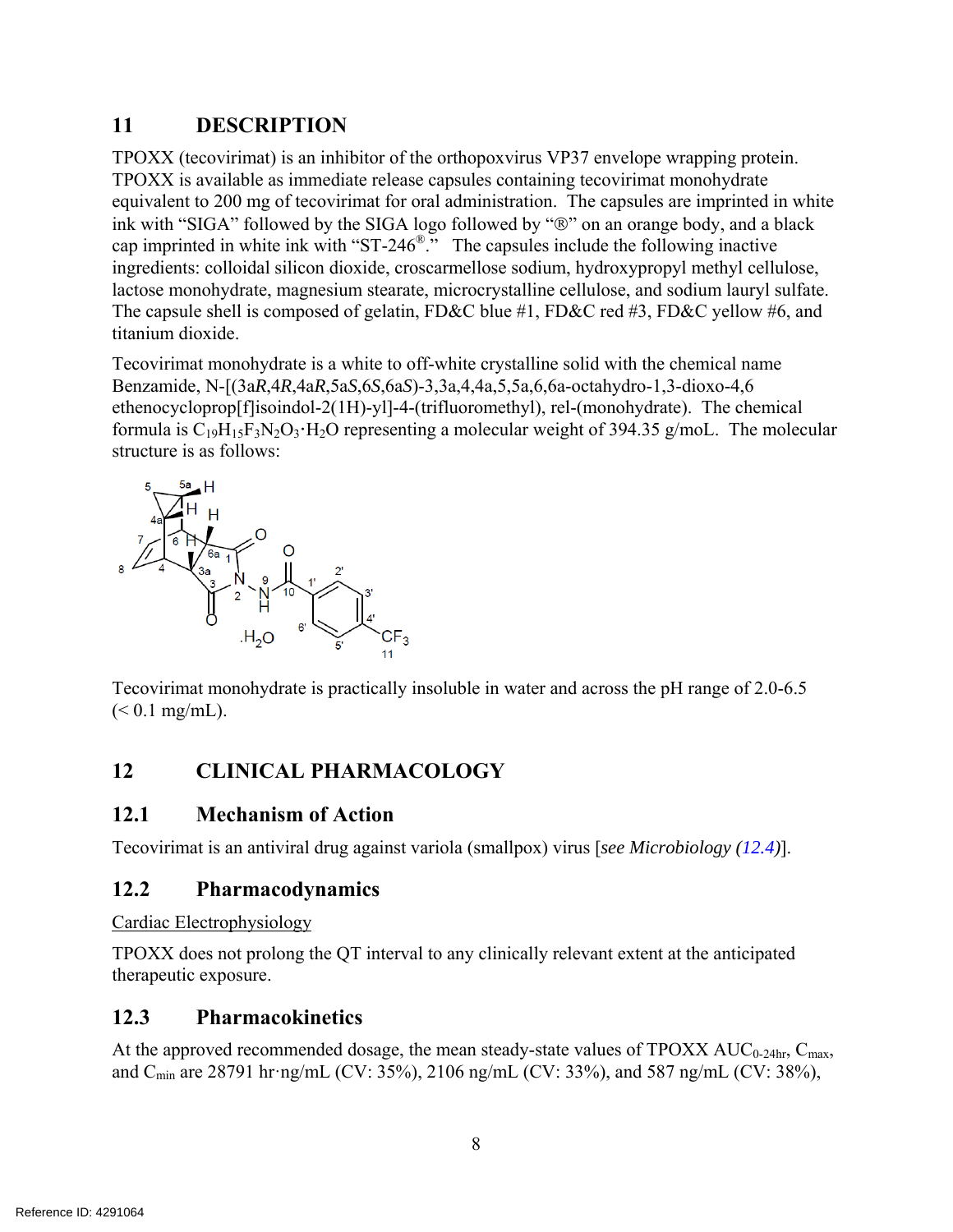respectively. Tecovirimat steady-state AUC is achieved by Day 6. Refer to Table 4 for pharmacokinetic parameters of tecovirimat.

| <b>Absorption</b>                                             |                                          |  |  |  |  |
|---------------------------------------------------------------|------------------------------------------|--|--|--|--|
| $T_{\text{max}}(h)^a$                                         | $4-6$                                    |  |  |  |  |
| Effect of food (relative to fasting) <sup>b</sup>             | 139%                                     |  |  |  |  |
| <b>Distribution</b>                                           |                                          |  |  |  |  |
| % Bound to human plasma proteins                              | 77-82                                    |  |  |  |  |
| Blood-to-plasma ratio (drug or drug-related materials)        | $0.62 - 0.90$                            |  |  |  |  |
| Volume of distribution $(Vz/F, L)$                            | 1030                                     |  |  |  |  |
| <b>Metabolism</b>                                             |                                          |  |  |  |  |
| Metabolic pathways <sup>c</sup>                               | Hydrolysis, UGT1A1 <sup>d</sup> , UGT1A4 |  |  |  |  |
| <b>Elimination</b>                                            |                                          |  |  |  |  |
| Major route of elimination                                    | Metabolism                               |  |  |  |  |
| Clearance (CL/F, L/hr)                                        | 31                                       |  |  |  |  |
| $t_{1/2}$ (h) <sup>e</sup>                                    | 20                                       |  |  |  |  |
| $\%$ of dose excreted in urine <sup>f</sup>                   | 73, predominantly as metabolites         |  |  |  |  |
| $\%$ of dose excreted in feces <sup>f</sup>                   | 23, predominantly as tecovirimat         |  |  |  |  |
| <sup>a</sup> Value reflects administration of drug with food. |                                          |  |  |  |  |

**Table 4: Pharmacokinetic Properties of Tecovirimat** 

bValue refers to mean systemic exposure  $(AUC_{24hr})$ . Meal:  $\sim 600$  kcal,  $\sim 25$  g fat.

Tecovirimat is metabolized by hydrolysis of the amide bond and glucuronidation. The following inactive metabolites were detected in plasma: M4 (N-{3,5-dioxo-4-azatetracyclo[5.3.2.0{2,6}.0{8,10}]dodec-11-en-4yl}amine), M5 (3,5 dioxo-4-aminotetracyclo[5.3.2.0{2,6}.0{8,10}]dodec-11-ene), and TFMBA (4 (trifluoromethyl) benzoic acid)

<sup>d</sup>Uridine diphosphate (UDP)-glucuronosyl transferase (UGT) enzymes

 $e_{t_{1/2}}$  value refers to mean terminal plasma half-life.

<sup>f</sup>Single dose administration of  $\int_1^{14}$ C]-tecovirimat in mass balance study.

Comparison of Animal and Human PK Data to Support Effective Human Dose Selection

Because the effectiveness of TPOXX cannot be tested in humans, a comparison of tecovirimat exposures achieved in healthy human subjects to those observed in animal models of orthopoxvirus infection (nonhuman primates and rabbits infected with monkeypox virus and rabbitpox virus, respectively) in therapeutic efficacy studies was necessary to support the dosage regimen of 600 mg twice daily for treatment of smallpox disease in humans. Humans achieve greater systemic exposure (AUC, C<sub>max</sub>, and C<sub>min</sub>) of tecovirimat following a twice daily dose of 600 mg when compared to the therapeutic exposures in these animal models.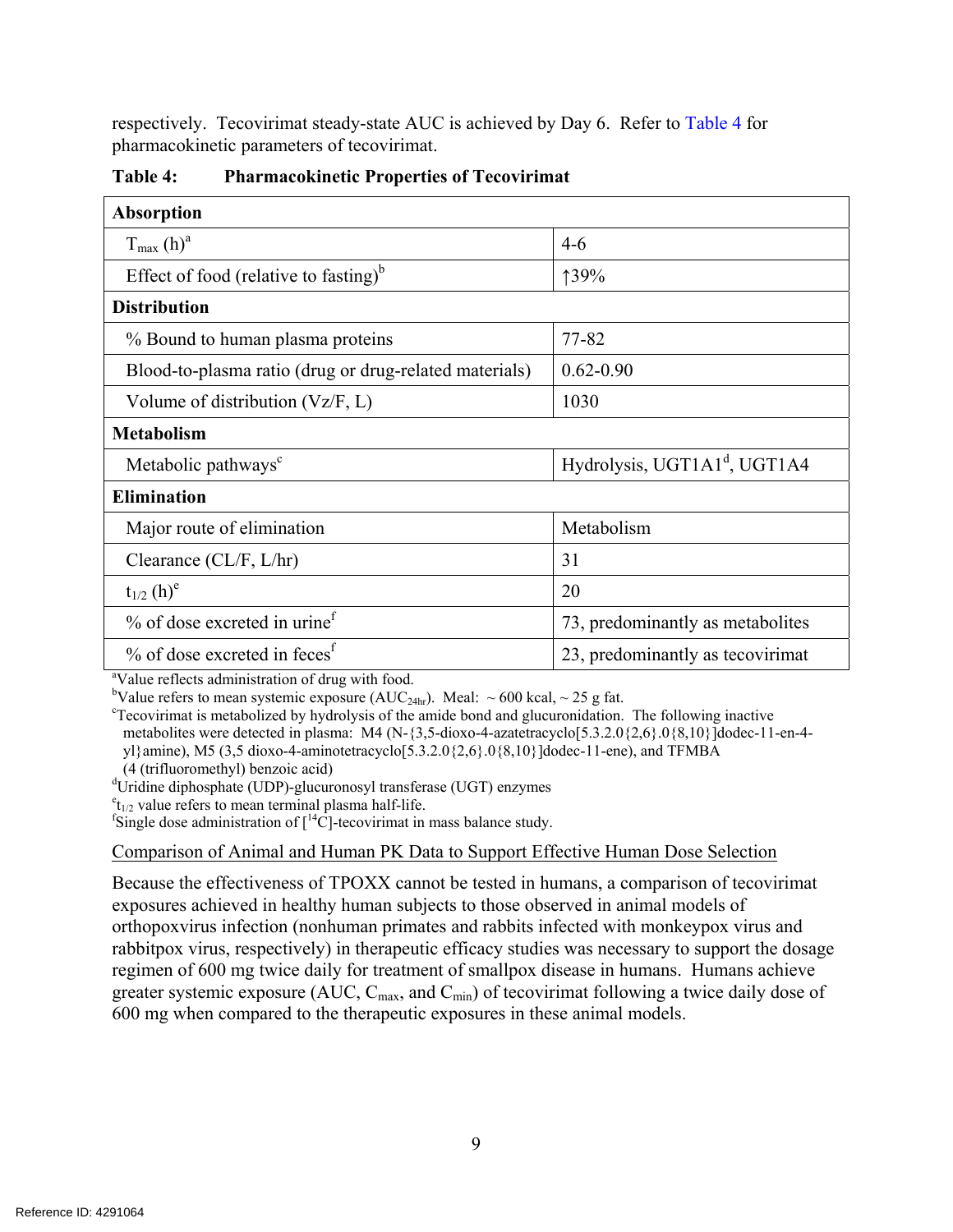#### Specific Populations

No clinically significant differences in the pharmacokinetics of tecovirimat were observed based on age, sex, ethnicity, renal impairment (based on estimated GFR), or hepatic impairment (Child Pugh Scores A, B or C).

#### *Pediatric Patients*

TPOXX pharmacokinetics has not been evaluated in pediatric patients. The recommended pediatric dosing regimen is expected to produce tecovirimat exposures that are comparable to those in adult subjects based on a population pharmacokinetic modeling and simulation approach *[see Dosage and Administration (2.2) and Use in Specific Populations (8.4)]*.

#### Drug Interaction Studies

The effect of tecovirimat on the exposure of co-administered drugs are shown in Table 5.

| <b>Co-Administered</b><br>Drug                             | Dose of Co-Administered<br>Drug(mg)                                                                       | N  | Mean Ratio (90% CI) of<br><b>Co-Administered Drug PK</b><br><b>With/Without TPOXX</b><br>No Effect $= 1.00$ |                      |
|------------------------------------------------------------|-----------------------------------------------------------------------------------------------------------|----|-------------------------------------------------------------------------------------------------------------|----------------------|
|                                                            |                                                                                                           |    | $C_{\text{max}}$                                                                                            | AUC <sub>inf</sub>   |
| $Flurbiprofen +$<br>omeprazole +<br>midazolam <sup>b</sup> | omeprazole 20 single dose<br>24                                                                           |    | 1.87<br>(1.51, 2.31)                                                                                        | 1.73<br>(1.36, 2.19) |
|                                                            | midazolam 2 single dose                                                                                   |    | 0.61<br>(0.54, 0.68)                                                                                        | 0.68<br>(0.63, 0.73) |
| Repaglinide                                                | 2 single dose                                                                                             | 30 | 1.27<br>(1.12, 1.44)                                                                                        | 1.29<br>(1.19, 1.40) |
| <b>Bupropion</b>                                           | 150 single dose                                                                                           | 24 | 0.86<br>(0.79, 0.93)                                                                                        | 0.84<br>(0.78, 0.89) |
|                                                            | <sup>a</sup> All interaction studies conducted in healthy volunteers with tecovirimat 600 mg twice daily. |    |                                                                                                             |                      |

#### **Table 5: Drug Interactions – Changes in Pharmacokinetic Parameters for Co-Administered Drug in the Presence of TPOXXa**

<sup>b</sup>Comparison based on exposures when administered as flurbiprofen + omeprazole + midazolam.

No pharmacokinetic changes were observed for the following drug when co-administered with tecovirimat: flurbiprofen.

Cytochrome P450 (CYP) Enzymes: Tecovirimat is a weak inhibitor of CYP2C8 and CYP2C19, and a weak inducer of CYP3A4. Tecovirimat is not an inhibitor or an inducer of CYP2B6 or CYP2C9.

*In Vitro Studies Where Drug Interaction Potential Was Not Further Evaluated Clinically* 

*CYP Enzymes:* Tecovirimat is not an inhibitor of CYP1A2, CYP2D6, CYP2E1 or CYP3A4, and is not an inducer of CYP1A2. Tecovirimat is not a substrate for CYP1A2, CYP2B6, CYP2C8, CYP2C9, CYP2C19, CYP2D6 or CYP3A4.

*UGT Enzymes:* Tecovirimat is a substrate of UGT1A1 and UGT1A4.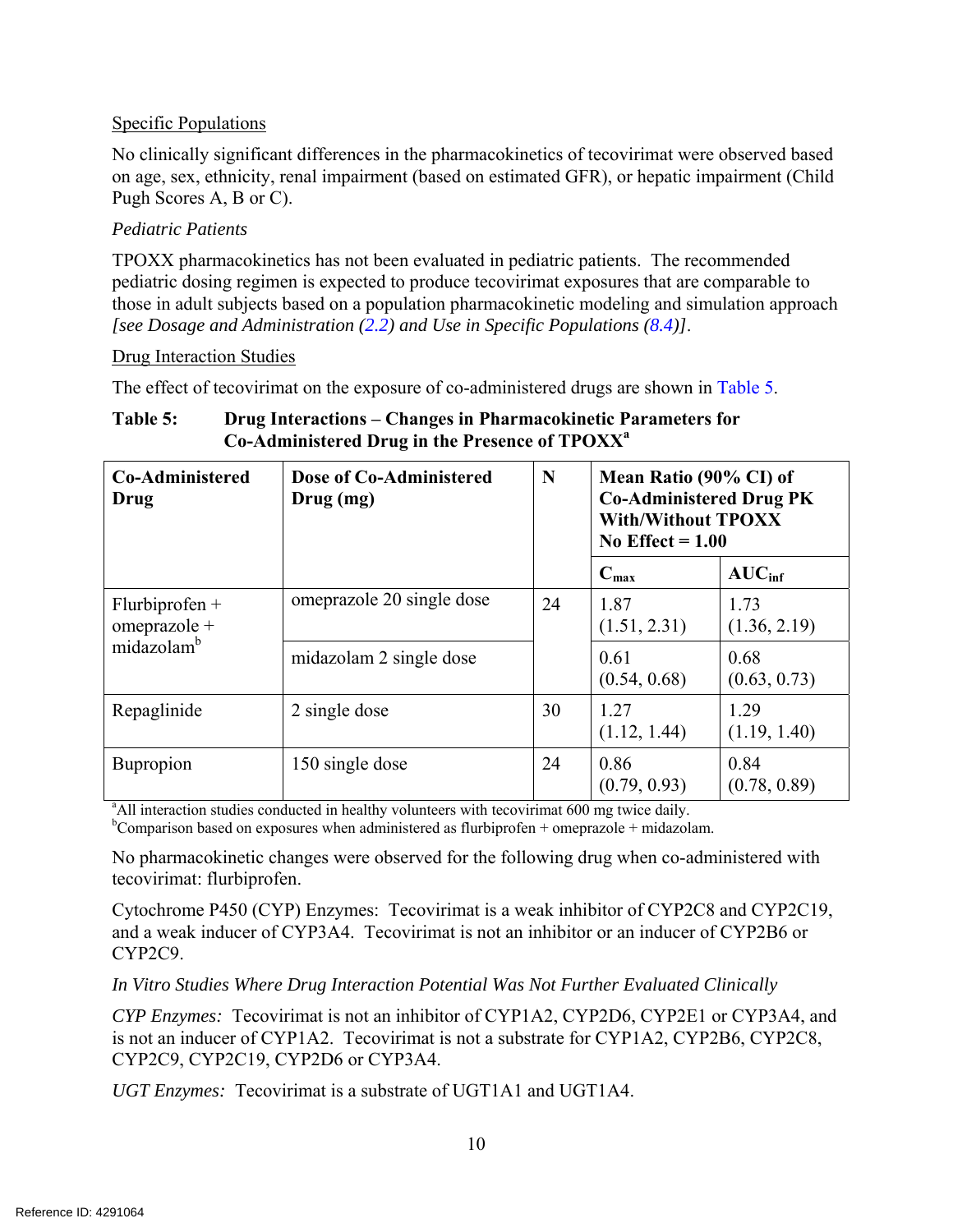*Transporter Systems:* Tecovirimat inhibited Breast Cancer Resistance Protein (BCRP) *in vitro*.

Tecovirimat is not an inhibitor of P-glycoprotein (P-gp), organic anion transporting polypeptides 1B1 and 1B3 (OATP1B1 and OATP1B3), organic anion transporter 1 (OAT1), OAT3, and organic cation transporter 2 (OCT2). Tecovirimat is not a substrate for P-gp, BCRP, OATP1B1, and OATP1B3.

# **12.4 Microbiology**

## Mechanism of Action

Tecovirimat targets and inhibits the activity of the orthopoxvirus VP37 protein (encoded by and highly conserved in all members of the orthopoxvirus genus) and blocks its interaction with cellular Rab9 GTPase and TIP47, which prevents the formation of egress-competent enveloped virions necessary for cell-to-cell and long-range dissemination of virus.

## Activity in Cell Culture

In cell culture assays, the effective concentrations of tecovirimat resulting in a 50% reduction in virus-induced cytopathic effect (EC<sub>50</sub>), were 0.016-0.067 μM, 0.014-0.039 μM, 0.015 μM, and 0.009 µM, for variola, monkeypox, rabbitpox, and vaccinia viruses, respectively. Ranges given for variola and monkeypox viruses are reflective of results from multiple strains assayed.

## Resistance

There are no known instances of naturally occurring tecovirimat resistant orthopoxviruses, although tecovirimat resistance may develop under drug selection. Tecovirimat has a relatively low resistance barrier, and certain amino acid substitutions in the target VP37 protein can confer large reductions in tecovirimat antiviral activity. The possibility of resistance to tecovirimat should be considered in patients who either fail to respond to therapy or who develop recrudescence of disease after an initial period of responsiveness.

*Cross Resistance:* There are no other antiviral drugs approved for the treatment of variola (smallpox) virus infection.

# **13 NONCLINICAL TOXICOLOGY**

# **13.1 Carcinogenesis, Mutagenesis, Impairment of Fertility**

## Carcinogenesis and Mutagenesis

Carcinogenicity studies have not been conducted with tecovirimat.

Tecovirimat was not genotoxic in *in vitro* or *in vivo* assays, including a bacterial reverse mutation assay, a mammalian mutagenicity assay in mouse lymphoma  $L5178Y/TK^{\pm}$  cells, and in an *in vivo* mouse micronucleus study.

#### Impairment of Fertility

In a fertility and early embryonic development study in mice, no effects of tecovirimat on female fertility were observed at tecovirimat exposures (AUC) approximately 24 times higher than human exposure at the RHD. In male mice, decreased male fertility associated with testicular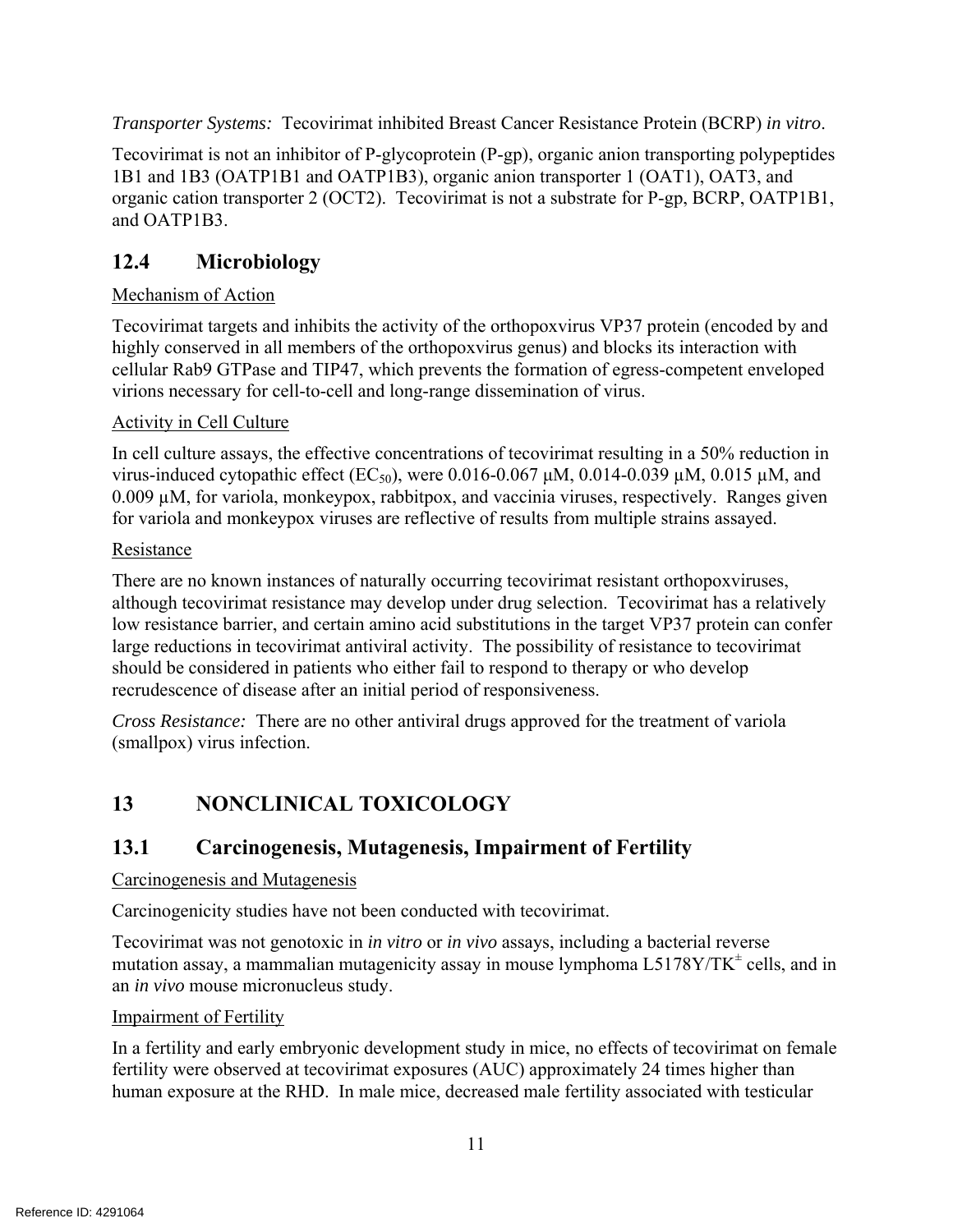toxicity (increased percent abnormal sperm and decreased sperm motility) was observed at 1,000 mg/kg/day (approximately 24 times the human exposure at the RHD).

# **13.2 Animal Toxicology and/or Pharmacology**

In a repeat-dose toxicology study in dogs, convulsions (tonic and clonic) were observed in one animal within 6 hours of a single dose of 300 mg/kg (approximately 4 times higher than the highest observed human exposure at the RHD based on  $C_{\text{max}}$ ). Electroencephalography (EEG) findings in this animal were consistent with seizure activity during the observed convulsions. Tremors, which were considered non-adverse, were observed at 100 mg/kg/dose (similar to the highest observed human exposure at the RHD based on  $C_{\text{max}}$ ), although no convulsions or EEG findings were observed at this dose.

# **14 CLINICAL STUDIES**

#### **Overview**

The effectiveness of TPOXX for treatment of smallpox disease has not been determined in humans because adequate and well-controlled field trials have not been feasible, and inducing smallpox disease in humans to study the drug's efficacy is not ethical. Therefore, the effectiveness of TPOXX for treatment of smallpox disease was established based on results of adequate and well-controlled animal efficacy studies of non-human primates and rabbits infected with non-variola orthopoxviruses. Survival rates observed in the animal studies may not be predictive of survival rates in clinical practice.

#### Study Design

Efficacy studies were conducted in cynomolgus macaques infected with monkeypox virus, and New Zealand white (NZW) rabbits infected with rabbitpox virus. The primary efficacy endpoint for these studies was survival. In non-human primate studies, cynomolgus macaques were lethally challenged intravenously with 5 x  $10^7$  plaque-forming units of monkeypox virus; tecovirimat was administered orally once daily at a dose level of 10 mg/kg for 14 days, starting at Day 4, 5 or 6 post-challenge. In rabbit studies, NZW rabbits were lethally challenged intradermally with 1,000 plaque-forming units of rabbitpox virus; tecovirimat was administered orally once daily for 14 days at a dose level of 40 mg/kg, starting at Day 4 post-challenge. The timing of tecovirimat dosing in these studies was intended to assess efficacy when treatment is initiated after animals have developed clinical signs of disease, specifically dermal pox lesions in cynomolgus macaques, and fever in rabbits. Clinical signs of disease were evident in some animals at Day 2-3 post-challenge but were evident in all animals by Day 4 post-challenge. Survival was monitored for 3-6 times the mean time to death for untreated animals in each model.

#### Study Results

Treatment with tecovirimat for 14 days resulted in statistically significant improvement in survival relative to placebo, except when given to cynomolgus macaques starting at Day 6 post-challenge (Table 6).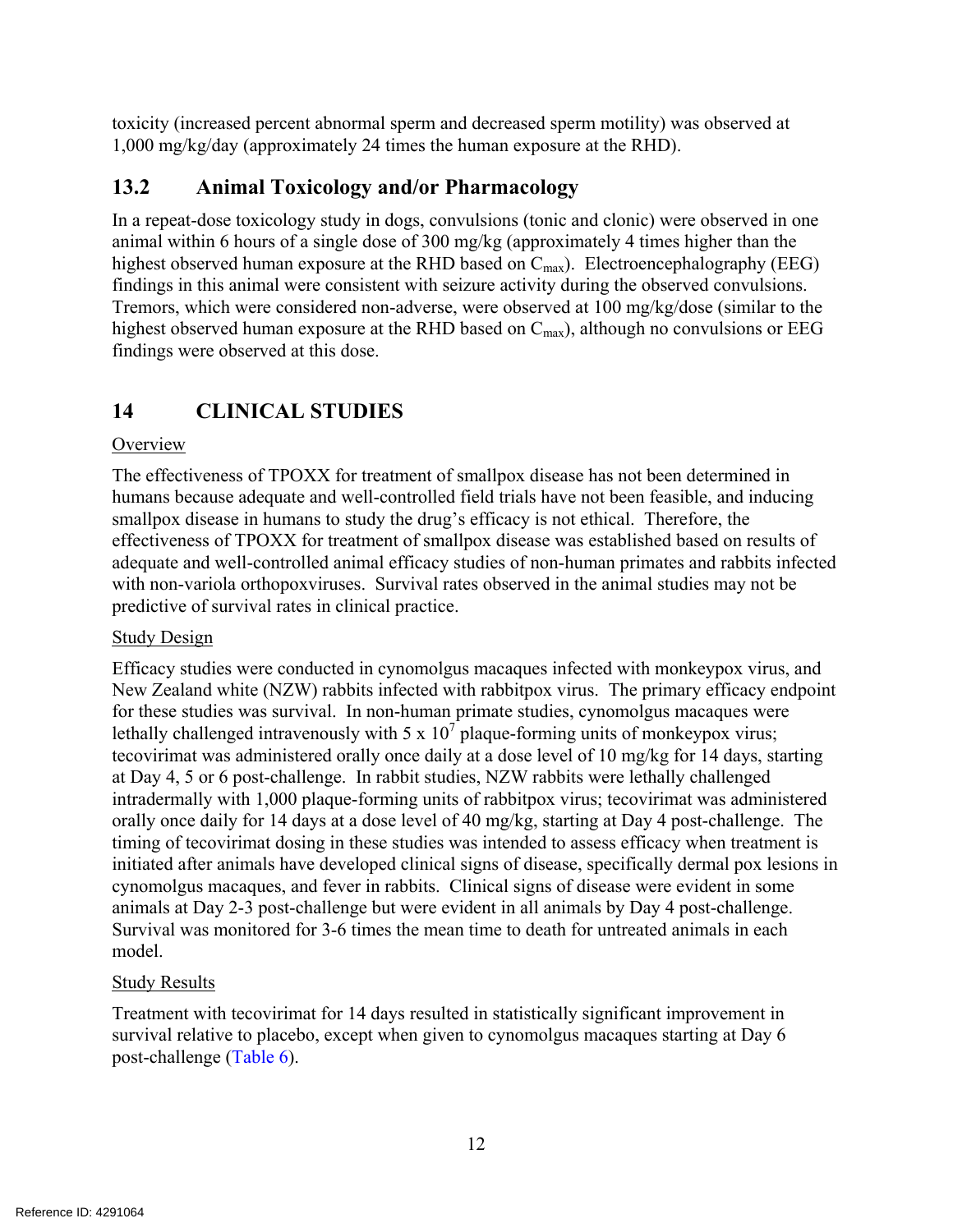#### **Table 6: Survival Rates in Tecovirimat Treatment Studies in Cynomolgus Macaques and NZW Rabbits Exhibiting Clinical Signs of Orthopoxvirus Disease**

|                                                                     | Treatment<br><b>Initiation</b> <sup>a</sup> | <b>Survival Percentage</b><br>$(\#$ survived/n) |                    | p-value <sup>b</sup> | <b>Survival Rate</b><br><b>Difference</b> <sup>c</sup> |  |
|---------------------------------------------------------------------|---------------------------------------------|-------------------------------------------------|--------------------|----------------------|--------------------------------------------------------|--|
|                                                                     |                                             | <b>Placebo</b>                                  | <b>Tecovirimat</b> |                      | $(95\% \text{ Cl})^d$                                  |  |
| <b>Cynomolgus Macaques</b>                                          |                                             |                                                 |                    |                      |                                                        |  |
| Study 1                                                             | Day 4                                       | $0\% (0/7)$                                     | $80\% (4/5)$       | 0.0038               | 80\% (20.8\%, 99.5\%)                                  |  |
| Study 2                                                             | Day 4                                       | $0\% (0/6)$                                     | $100\% (6/6)$      | 0.0002               | $100\%$ (47.1%, 100%)                                  |  |
| Study 3                                                             | Day 4                                       | $0\% (0/3)$                                     | $83\% (5/6)$       | 0.0151               | 83\% (7.5\%, 99.6\%)                                   |  |
|                                                                     | Day 5                                       |                                                 | $83\% (5/6)$       | 0.0151               | 83\% (7.5\%, 99.6\%)                                   |  |
|                                                                     | Day 6                                       |                                                 | $50\% (3/6)$       | 0.1231               | $50\%$ (-28.3%, 90.2%)                                 |  |
| <b>NZW Rabbits</b>                                                  |                                             |                                                 |                    |                      |                                                        |  |
| Study 4                                                             | Day 4                                       | $0\% (0/10)$                                    | $90\% (9/10)$      | ${}< 0.0001$         | 90% (50.3%, 99.8%)                                     |  |
| Study 5                                                             | Day 4                                       | $NA^e$                                          | 88% (7/8)          | <b>NA</b>            | <b>NA</b>                                              |  |
| <sup>a</sup> Day post-challenge tecovirimat treatment was initiated |                                             |                                                 |                    |                      |                                                        |  |

<sup>b</sup>p-value is from 1-sided Boschloo Test (with Berger-Boos modification of gamma = 0.000001) compared to placebo Survival percentage in tecovirimat treated animals minus survival percentage in placebo treated animals

 $\text{d}^{\text{d}}$ Exact 95% confidence interval based on the score statistic of difference in survival rates  $\text{d}^{\text{d}}$ 

A placebo control group was not included in this study.

**KEY:** NA = Not Applicable

## **16 HOW SUPPLIED/STORAGE AND HANDLING**

Each TPOXX capsule contains 200 mg of tecovirimat. TPOXX capsules are hard gelatin with an opaque orange body imprinted in white ink with "SIGA" followed by the SIGA logo followed by " $\mathbb{R}$ ", and an opaque black cap imprinted in white ink with "ST-246<sup> $\mathbb{R}$ </sup>", containing white to off-white powder. Each bottle contains 42 capsules (NDC 50072-200-42) with an induction seal and child-resistant cap.

Store capsules in the original bottle at 20°C to 25°C (68°F to 77°F); excursions permitted 15°C to 30°C (59°F to 86°F) [See USP Controlled Room Temperature].

# **17 PATIENT COUNSELING INFORMATION**

Advise the patient to read the FDA-approved patient labeling (Patient Information).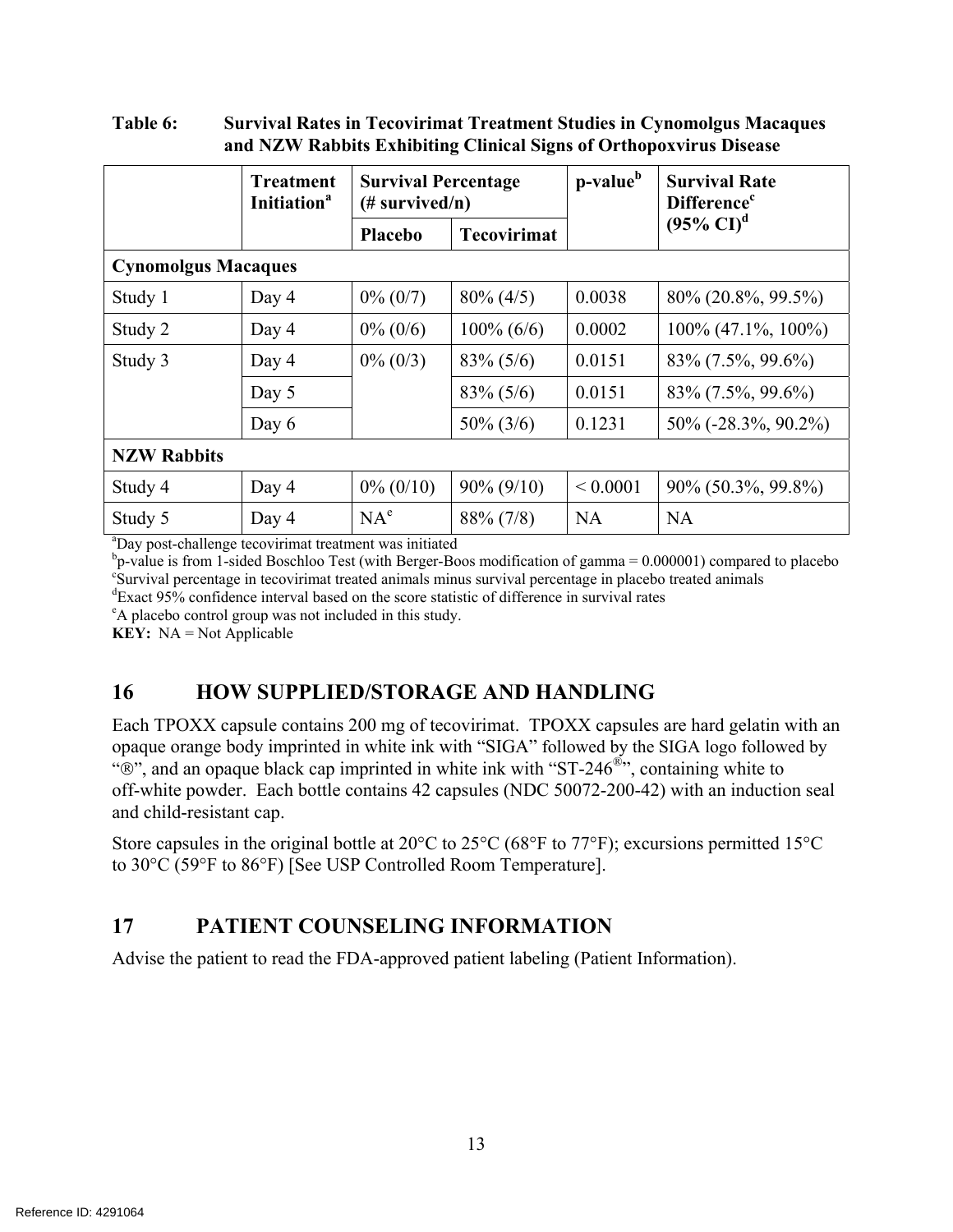#### Efficacy Based on Animal Models Alone

Inform patients that the efficacy of TPOXX is based solely on efficacy studies demonstrating a survival benefit in animals and that the effectiveness of TPOXX has not been tested in humans with smallpox disease *[see Clinical Studies (14)]*.

#### Important Dosage and Administration Information

Advise patients to take TPOXX as directed within 30 minutes of eating a full meal of moderate or high fat *[see Clinical Pharmacology (12.3)]*. Inform patients to take TPOXX for the entire duration without missing or skipping a dose *[see Dosage and Administration (2)]*.

#### Drug Interactions

Inform patients that TPOXX may interact with other drugs. Advise patients to report to their healthcare provider the use of other prescription drugs. Co-administration of TPOXX with repaglinide may cause hypoglycemia *[see Warnings and Precautions (5.1) and Drug Interactions (7.2)].* 

Manufactured by: Catalent Pharma Solutions 1100 Enterprise Drive Winchester, KY 40391

Distributed by: SIGA Technologies, Inc. 4575 SW Research Way Corvallis, OR 97333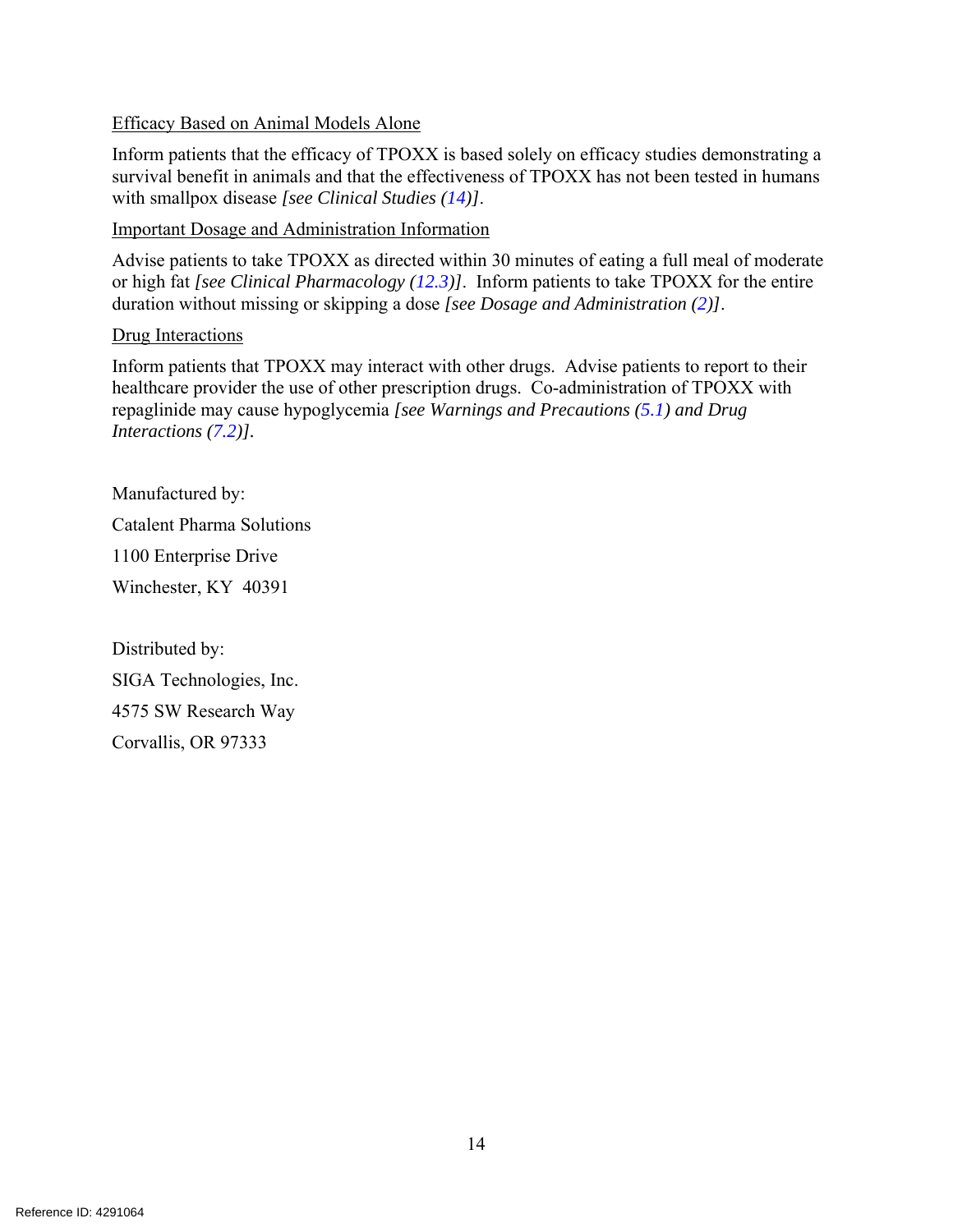#### **PATIENT INFORMATION TPOXX (Tē-Pox or Tee-pahx) (tecovirimat) capsules**

#### **What is TPOXX?**

 TPOXX is a prescription medicine used to treat smallpox disease caused by a type of virus called variola virus in adults and children who weigh at least 13 kg.

- TPOXX may not work well in people who have a weakened immune system.
- The effectiveness of TPOXX has been studied only in animals with orthopoxvirus diseases. There have been no human studies in people who have smallpox disease. The safety of TPOXX was studied in adults. There have been no studies of TPOXX in children 17 years of age and younger.

 **Before taking TPOXX, tell your healthcare provider about all of your medical conditions, including if you**:

- have diabetes.
- healthcare provider if you become pregnant during treatment with TPOXX. • are pregnant or plan to become pregnant. It is not known if TPOXX can harm your unborn baby. Tell your
- healthcare provider about the best way to feed your baby. • are breastfeeding or plan to breastfeed. It is not known if TPOXX passes into your breast milk. Talk to your

 Tell your healthcare provider about all of the medicines you take, including prescription and over-the-counter medicines, vitamins, and herbal supplements. Some medicines interact with TPOXX. Keep a list of your medicines to show your healthcare provider and pharmacist.

- You can ask your healthcare provider or pharmacist for a list of medications that interact with TPOXX.
- Do not start taking a new medicine without telling your healthcare provider. Your healthcare provider can tell you if it is safe to take TPOXX with other medicines.

#### **How should I take TPOXX?**

- Take TPOXX exactly as your healthcare provider tells you.
- **For adults and children who weigh at least 40 kg**, take 3 capsules of TPOXX twice a day by mouth for 14 days.
- TPOXX should be taken within 30 minutes after eating a full, fatty meal. Talk to your healthcare provider about examples of foods that you can eat that contain about 25 grams of fat. **Always take TPOXX with food.**
- See the "Instructions for Use" that comes with your TPOXX for instructions on how to prepare and take a dose of TPOXX if:
	- o your child weighs less than 40 kg, **OR**
	- o you or your child have trouble swallowing TPOXX capsules.
- Stay under the care of your healthcare provider during treatment with TPOXX.
- Do not change your dose or stop taking TPOXX without talking to your healthcare provider.
- It is important to take TPOXX for the full 14 day course of treatment. Do not miss or skip a dose of TPOXX.
- If you take too much TPOXX, call your healthcare provider or go to the nearest hospital emergency room right away.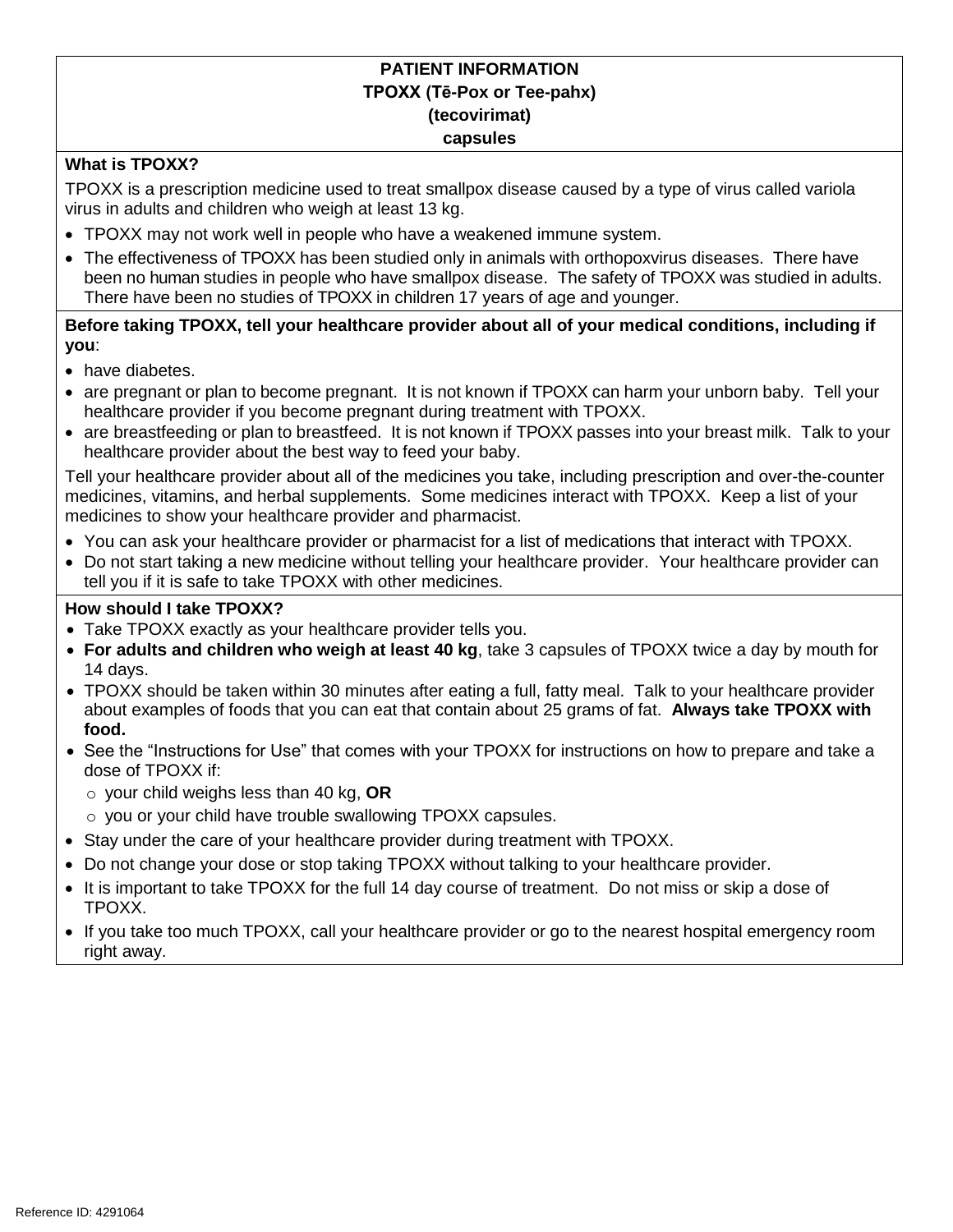# Reference ID: 4291064

# **What are the possible side effects of TPOXX?**

# **TPOXX may cause serious side effects, including:**

- **Low blood sugar (hypoglycemia).** Low blood sugar can happen when TPOXX is taken with repaglinide, a medicine used to treat type 2 diabetes. Tell your healthcare provider if you get any of the following symptoms of low blood sugar:
	-
	- -
	- hunger sweating irritability
	- feeling jittery or shaky

# **The most common side effects of TPOXX include:**

- 
- nausea vomiting
- headache stomach pain
	-

 These are not all the possible side effects of TPOXX. Call your doctor for medical advice about side effects. You may report side effects to FDA at 1-800-FDA-1088.

## **How should I store TPOXX?**

- Store TPOXX at room temperature between 68°F to 77°F (20°C to 25°C).
- Keep TPOXX in its original container.

# **Keep TPOXX and all other medicines out of the reach of children.**

# **General information about the safe and effective use of TPOXX.**

 Medicines are sometimes prescribed for purposes other than those listed in a Patient Information leaflet. Do not use TPOXX for a condition for which it was not prescribed. Do not give TPOXX to other people, even if they have the same symptoms that you have. It may harm them. You can ask your pharmacist or healthcare provider for information about TPOXX that is written for health professionals.

# **What are the ingredients in TPOXX?**

# **Active ingredient:** tecovirimat

 **Inactive ingredients:** colloidal silicon dioxide, croscarmellose sodium, hydroxypropyl methyl cellulose, lactose monohydrate, magnesium stearate, microcrystalline cellulose, and sodium lauryl sulfate. The capsule shell is made of gelatin, FD&C blue #1, FD&C red #3, FD&C yellow #6, and titanium dioxide.

 Catalent Pharma Solutions 1100 Enterprise Drive Winchester, KY 40391 Manufactured by:

 4575 SW Research Way Corvallis, OR 97333 For more information, go to www.SIGA.com or call 1-541-753-2000. This Patient Information has been approved by the U.S. Food and Drug Administration. Issued: 07/2018 Distributed By: SIGA Technologies, Inc.

- headache dizziness weakness
- drowsiness confusion fast heartbeat
	-
	-
	-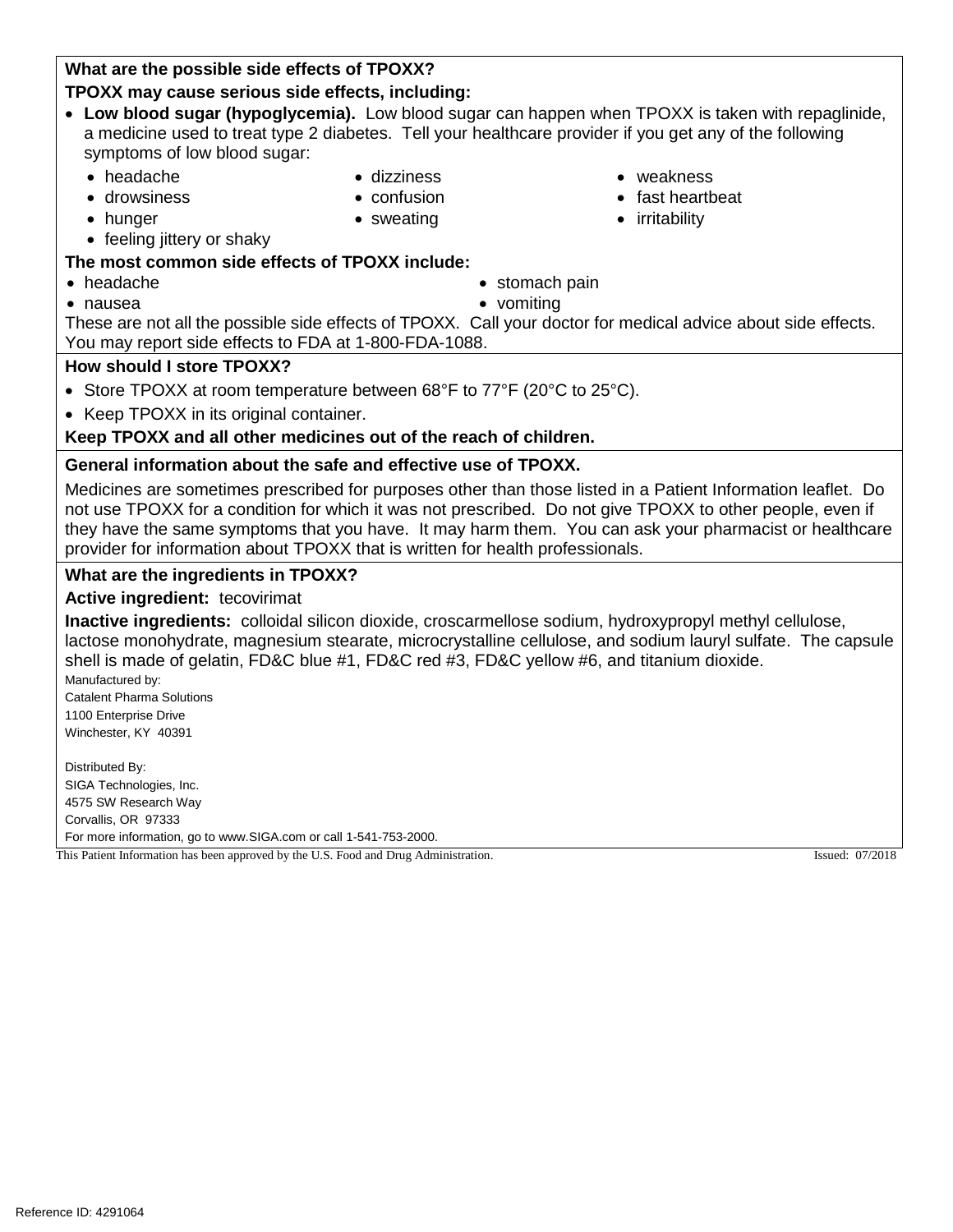#### **INSTRUCTIONS FOR USE TPOXX (Tē-Pox or Tee-pahx) (tecovirimat) capsules**

 Read this Instructions for Use before taking TPOXX and follow the steps below to prepare and give a dose of TPOXX to adults or children who have trouble swallowing TPOXX capsules.

**Step 1:** Gather the supplies you need to prepare a dose of TPOXX:

- 1 bottle of TPOXX (1 capsule = 200 mg of medicine)
- 1 tablespoon
- 1 small bowl
- Your choice of liquid or soft food:
	- o Liquid such as milk, chocolate milk or infant formula
	- o Soft food such as applesauce or yogurt

**Step 2:** Find the weight of the person taking the medicine on the TPOXX Dosing Table.

 **Step 3:** Find the prescribed dose in the same row as the weight of the person taking the medicine on the TPOXX Dosing Table below.

 **Step 4:** Find the amount of liquid or soft food needed in the same row as the weight of the person taking the medicine on the TPOXX Dosing Table below.

- Get a small bowl and place it on a flat surface.
- Add the correct amount of liquid or soft food to the bowl.

 **Step 5:** Find the number of TPOXX capsules needed in the same row as the weight of the person taking the medicine on the TPOXX Dosing Table below.

Take out the correct number of TPOXX capsules from the bottle.

 **Step 6:** Hold the TPOXX capsule in a sideways (horizontal) position directly over the bowl to make sure none of the medicine is lost.

- Hold the ends of the TPOXX capsule between the thumb and index (pointer) finger of both hands.
- Gently and slowly twist the ends of the capsule and pull it apart. Empty the contents of the capsule into the bowl. Repeat this for each capsule that is needed for your total dose.
- Throw away the empty capsule shells.

Step 7: Use the tablespoon to mix together the capsule contents and the liquid or soft food.

- The powder may not completely dissolve.
- The food and medicine mixture is now ready to take.

 **Step 8:** The food and medicine mixture must be taken within 30 minutes after a meal containing approximately 25 grams of fat **AND** within 30 minutes after mixing it.

- The **ENTIRE** food and medicine mixture should be swallowed to make sure the entire dose is taken.
- **This food and medicine mixture should be given twice daily every 12 hours, by mouth, for 14 days.**